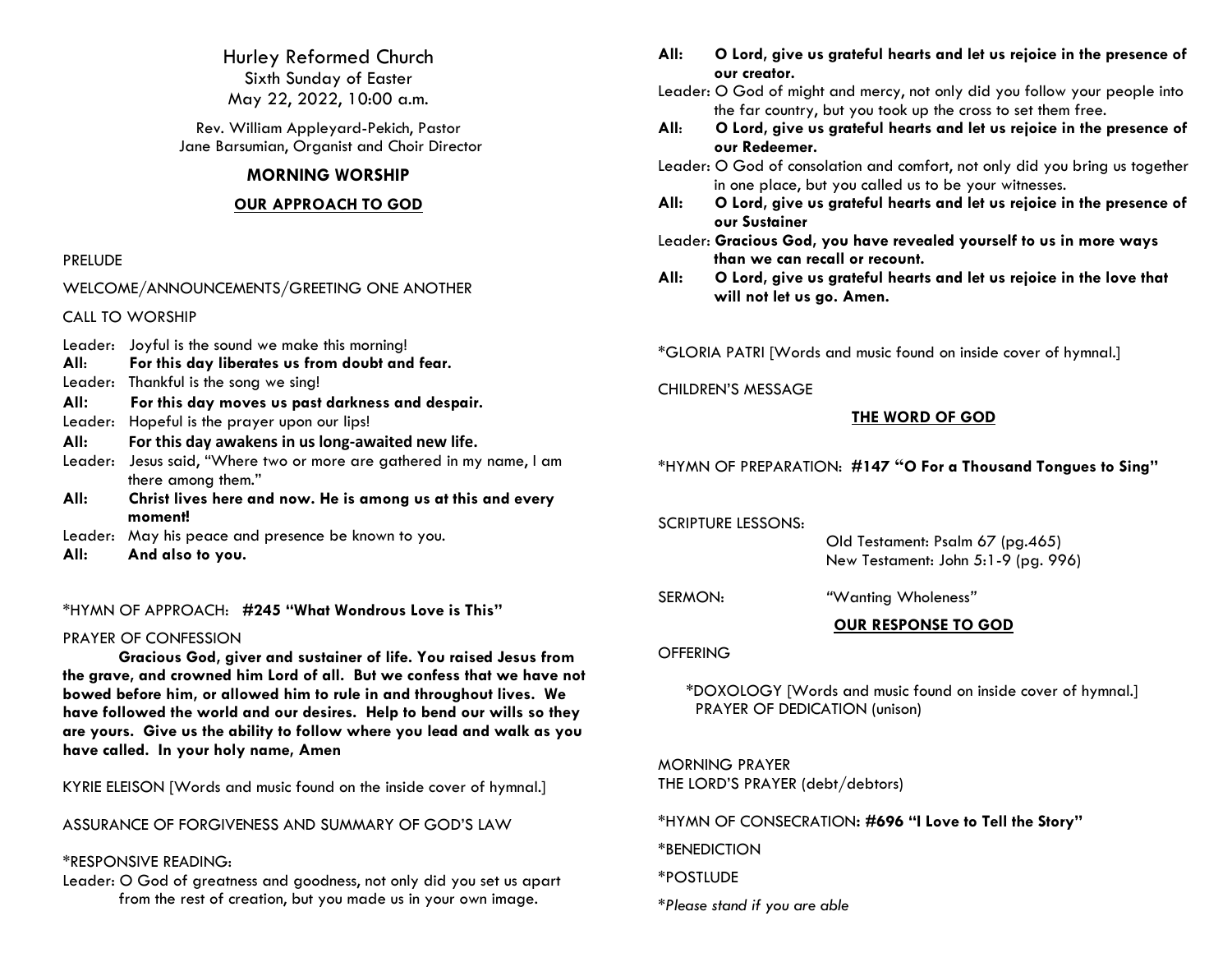## **Welcome to Hurley Reformed Church!**

With joy we welcome your presence among us today. Let the words of the psalmist set the tone of our worship: "Sing praises to the LORD, O you faithful ones, and give thanks to his holy name--joy comes with the morning" (Psalm 30:4-5 NSRV)

**In Person and Zoom Worship** happens at 10am!

**Ushers assisting in the service** are Glenn Decker and Bill Baldinger

**Please join us** in Schadewald Hall after worship for refreshments! Thank you to Sonnie Howe and Chris Beesmer for providing them this week!

**Flowers on the Alter** are provided by

**Mission of the month-** Walk for Water

### **Reach out to those who need your support in their day to day needs:**

Judy Bell (Terry Gaffken's mom) needs prayers; Shirley Ruth is in Golden Hill; Bev Roosa is at the Terraces at Brookmeade; Fred Horvers is at TenBroeck; Lori Pinkham is in Wingate at Ulster; Anthony DiPietro (son of MaryAnn DiPietro); Marie Dressel. David Giles, Barbara Sartorius in New Hampshire

**Audio recordings** of the weekly sermon are available on our website, HurleyReformedChurch.org.

## **Hurley Reformed Church**

11 Main Street, PO Box 328, Hurley NY 12443 845-331-4121 www.HurleyReformedChurch.org

Hours: T,W,TH,F, 9-2

**Staff**

Rev. William Appleyard-Pekich Tara Lockart- Church Secretary pastor@HurleyReformedChurch.org admin@HurleyReformedChurch.org

Organist/Choir Director – Treasurer – Arlene Cotich Jane Barsumian, M.Ed.

## **Consistory 2022**

Dennis Croswell, *Property & Maintenance* Allan Dumas Christopher Decker, *Finance* Lee Gable Glenn Decker, *Senior Elder* Jeanne Ouenzer Lisa Longto, *Clerk* David Kent, *Youth Ministry* Linda Moon, *Missions* Dino Sumerano, *Worship* Bill Baldinger Robert Kindt, *IT*

## **Elders Deacons**

Rev. Charles E. Stickley, *Pastor Emeritus*

**Stickley Gardens Columbarium . . .** A sacred place of beauty and contemplation. (*Located on the south lawn of the church.)* 

The lone candle on the chancel is our Peace Candle. It represents this church's support for the men and women in military service, and our prayer that one day we will live in a world where their sacrifice is no longer needed.



Hurley Reformed Church Hurley, New York

## The Rev. William Appleyard-Pekich Minister of Word and Sacrament

## *Welcome*

*May the doors of this church be wide enough to receive all who need human love and fellowship, and a Father's care; and narrow enough to shut out all envy and hate.*

## *Enter to Worship Depart to Serve*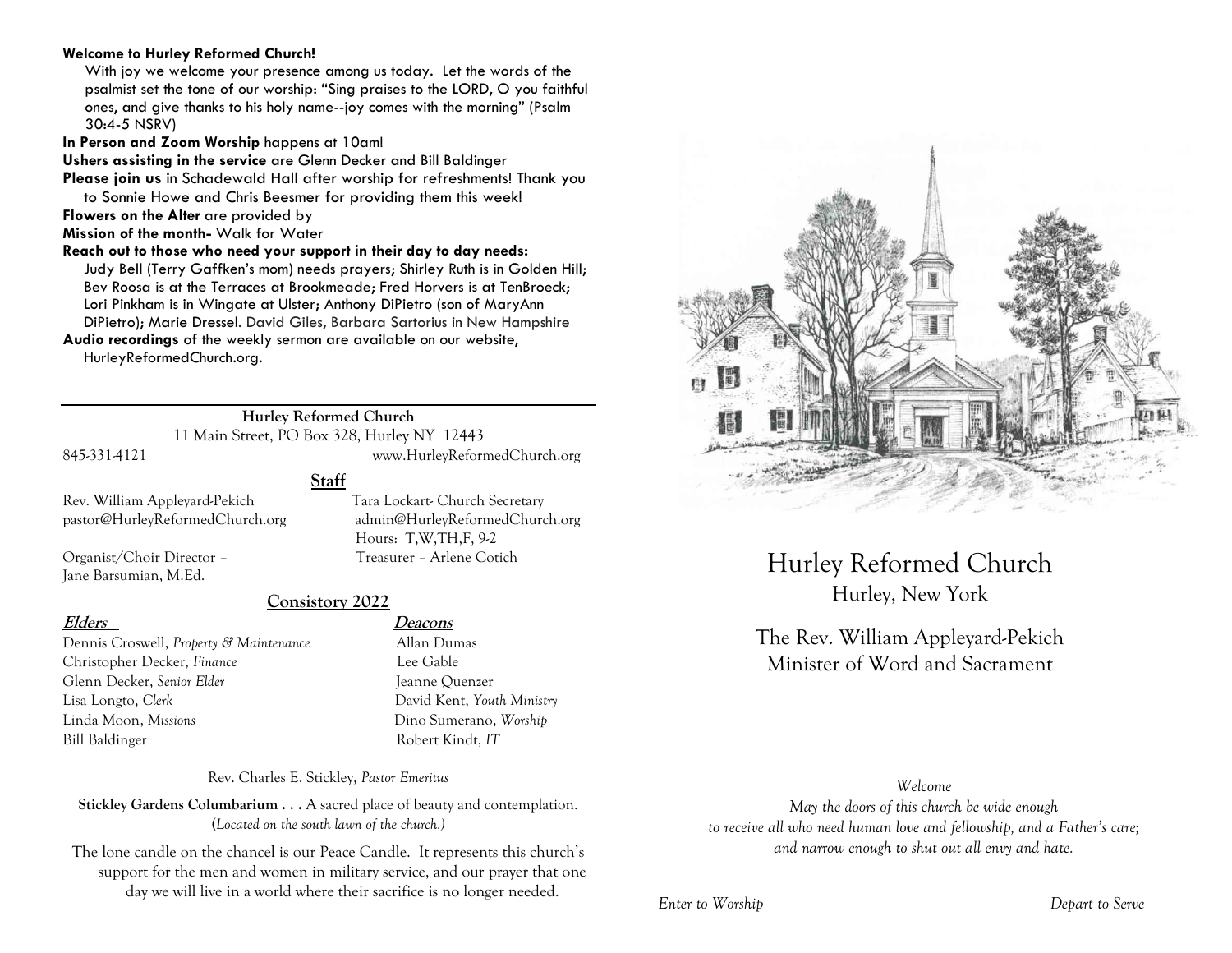## **#245 What Wondrous Love is This**

What wondrous love is this, O my soul, O my soul! What wondrous love is this, O my soul! What wonerous love is this That caused the Lord of bliss To bear the dreadful curse for my soul, for my soul, To bear the dreadful curse for my soul.

When I was sinking down, sinking down, sinking down, When I was sinking down, sinking down, When I was sinking down Beneath God's righteous frown, Christ laid aside His crown for my soul, for my soul. Chirst laid aside His crown for my soul.

To God and to the Lamb I will sing, I will sing. To God and to the Lamb I will sing. To God and to the Lamb Who is the great I AM, While millions join the theme, I will sing, I will sing. While millions join the theme, I will sing.

And when from death I'm free, I'll sing on, I'll sing on. And when from death I'm free, I'll sing on. And when from death I'm free, I'll sing and joyful be, And thro' eternity, I'll sing on, I'll sing on. And thro' eternity, I'll sing on.

# **#147 O For a Thousand Tongues to Sing**

- 1. Oh, for a thousand tongues to sing My great Redeemer's praise, The glories of my God and King, The triumphs of His grace!
- 2. Jesus! the name that charms our fears, That bids our sorrows cease; 'Tis music in the sinner's ears; 'Tis life, and health, and peace.
- 3. He breaks the pow'r of cancelled sin; He sets the pris'ner free. His blood can make the foulest clean; His blood availed for me.
- 4. He speaks, and, list'ning to His voice, New life the dead receive. The mournful, broken hearts rejoice; The humble poor believe.
- 5. Hear Him, ye deaf; His praise, ye dumb, Your loosened tongues employ. Ye blind, behold your Savior come; And leap, ye lame, for joy.
- 6. In Christ, your Head, ye then shall know Shall feel your sins forgiv'n, Anticipate your heav'n below, And own that love is heav'n.
- 7. My gracious Master and my God, Assist me to proclaim, To spread thro' all the earth abroad The honors of Thy name.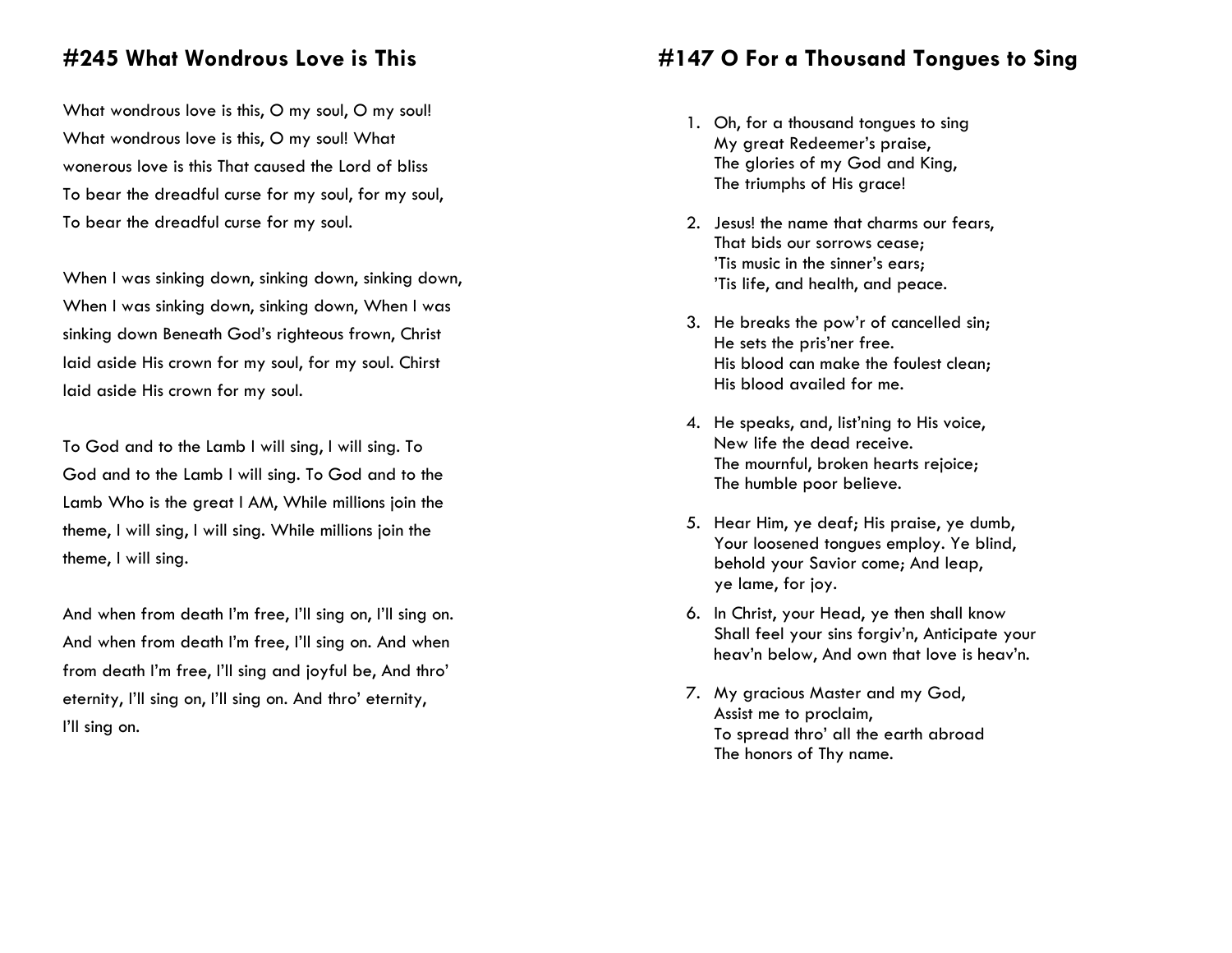# **#696 I Love to Tell the Story**

1. I love to tell the story Of unseen things above, Of Jesus and His glory, of Jesus and His love. I love to tell the story Because I know 'tis true. It satisfies my longings As nothing else can do.

o *Refrain:*

I love to tell the story! 'Twill be my theme in glory To tell the old, old story

Of Jesus and His love.

2. I love to tell the story; More wonderful it seems Than all the golden fancies Of all our golden dreams. I love to tell the story; it did so much for me, And that is just the reason I tell it now to thee.

## *Refrain:*

3. I love to tell the story; 'Tis pleasant to repeat What seems each time I tell it More wonderfully sweet. I love to tell the story, for some have never heard The message of salvation From God's own holy Word.

## *Refrain:*

4. I love to tell the story; For those who know it best Seem hungering and thirsting To hear it like the rest. And when in scenes of glory I sing the new, new song, 'Twill be the old, old story That I have loved so long.

*Refrain:*

# **New Bibles**



Some months ago, when social distancing and other measures lightened and while returning Bibles and hymnals were being placed back in their pews a problem was noticed. Well, maybe not a problem. We were running out of Bibles. Now this might seem like not much of a problem since obviously if a Bible has left, we hope that wherever it ended up it is being used. But we were presented with the difficulty that the current Bibles in our pews are no longer printed. Through a gift we were able to replace them all with some extras. I'd like to invite you to sponsor as many Bibles as you feel led, in memory or in honor of someone. In order to do so just fill out the form below, and submit or attach \$15 per Bible. If you need more forms give the church office a call during the week.

Name: where  $\frac{1}{2}$ 

# of Bibles:\_\_\_\_\_\_\_\_\_

In Memory of:

In Honor of:

Please make checks out to the Hurley Reformed Church and return with this form to the church office or by mail to: Hurley Reformed Church 11 Main St. PO Box 328 Hurley, NY 12443

\_\_\_\_\_\_\_\_\_\_\_\_\_\_\_\_\_\_\_\_\_\_\_\_\_\_\_\_\_\_\_\_\_\_\_\_\_\_\_\_\_\_\_\_\_\_\_\_\_\_\_\_\_

\_\_\_\_\_\_\_\_\_\_\_\_\_\_\_\_\_\_\_\_\_\_\_\_\_\_\_\_\_\_\_\_\_\_\_\_\_\_\_\_\_\_\_\_\_\_\_\_\_\_\_\_\_